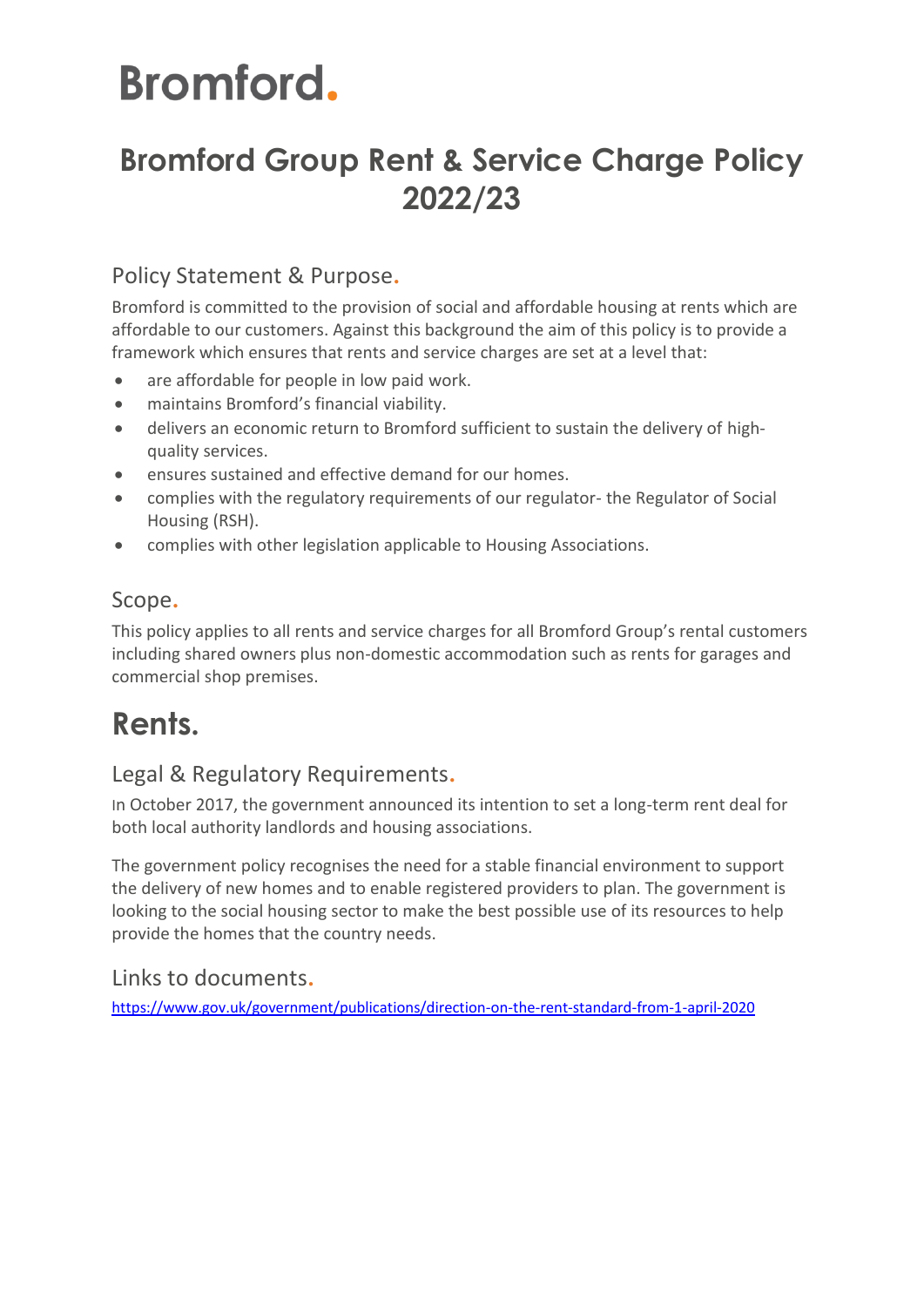### Setting rents**.**

The government's policy on rent setting (the rent standard) covers the following. **Social Rent** (General Needs, Housing for Older People and Supported Housing). Bromford set the rent on homes to be let at social rent at a level that is no higher than formula rent, subject to the rent flexibility level and rent caps. The flexibility allows Bromford to add an additional 5% or 10% (for supported housing) on top of the formula rent, which the group has chosen to exercise. Formula rent plus the additional flexibility is subject to a rent cap which acts as a maximum ceiling on the rent that can be charged and depends on the size of a property. When a property is re-let this is the rent that will apply to the new customer.

**Affordable Rent**. Bromford set the rent on homes to be let at affordable rent, at 80% of market rent (inclusive of service charges). Bromford limits the affordable rent charged on a property to the LHA rate which is applicable. When a property is re-let to a new customer the rent is re-based on a new market valuation.

### Increasing rents**.**

The government's policy sets out the parameters around increasing rents. From 1 April 2020, registered providers may not increase social and affordable rents by more than CPI (as of September the previous year) + 1 percentage point in any year. This limit is a ceiling and Bromford are free to apply a lower increase, or to freeze or reduce rents, if they wish to do so.

This limit on social rent increases must be adhered to even if a customer's rent is below formula rent, or if a lower annual increase has been previously applied. Bromford limit the increase on affordable rent to LHA rate for the forthcoming financial year.

## Other types of rent**.**

The government's policy statement does not apply to the following categories of low-cost rental accommodation which Bromford owns and operates.

**Shared Ownership.** Homes where the customer buys a % of the property and pays rent on the remaining % which is retained by Bromford. Rent is set in accordance with the lease and as a percentage of the unsold equity.

**Intermediate rent.** Bromford Group has a small number of intermediate rent homes. These are schemes developed outside of Homes England investment programmes. Intermediate rents are set at up to 80% of market rent, either inclusive or exclusive of service charges (depending on the agreement) and are capped at LHA rates.

**Specialised Supported Housing**. This is a subcategory of Supported Housing and is designated for occupation by, and made available to, residents who require specialised services or support. Rents are either set at formula rent + 10% or as per the terms of the licence.

**Temporary Social Housing.** Accommodation which is made available to a person who would otherwise be homeless. Rents are set at formula rent + 5% or 10% and increased by CPI+1%.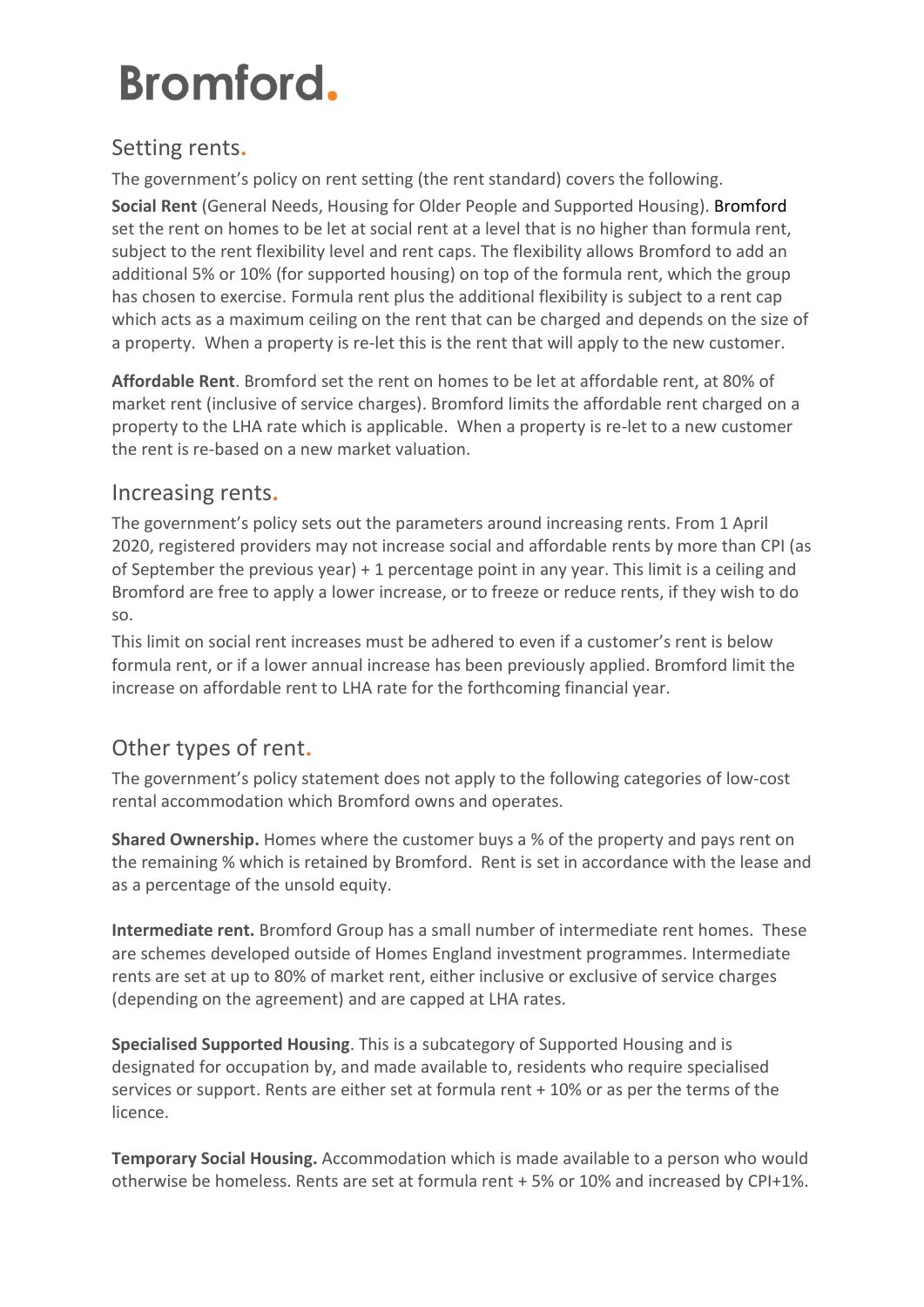**Care Homes.** Establishments that are care homes for the purposes of the Care Standards Act 2000. Rents are set at formula rent +10% discretion.

**Fair rents**. Any secure tenancies are subject to the Fair Rent Regime, which applies to tenancies which predate the 1988 Housing Act. Bromford has 241 tenancies (as of October 2021) subject to this legislation and do not re-let any homes on this type of rent. These tenancies have their rents reviewed every two years and the rent is registered by the Rent Officer within the relevant local authority. Our policy is to set reviewed rents at the lower of social rent + 5% or 10% flexibility and the rent set by the Rent Officer.

**Market Rents.** Market rents are calculated on comparison with the local area and reviewed annually.

**Mortgage Rescue.** Homes that Bromford have bought and then rent back to the owner to prevent them from losing their home. Rent is set at less than market rates in the local area using the Capital Funding Guide.

**My Place.** There are two different categories. My Place Remodelled, which are old social rent schemes – rents are set at formula +10% and increased by CPI+1%. My Place New Build, rents are set in agreement with the local authority and increased by CPI+1%.

**Commercial Units**. Rents are set in line with the terms of the lease. The rent is rebased at periodic intervals in line with the lease provision with annual uplifts also agreed as part of the lease.

**Garages and Parking Spaces.** Rents are set in line with market forces and increased by CPI +1%.

### Managed Properties**.**

Bromford owns properties that are managed externally by other organisations. We still maintain responsibility for setting the rents for these homes and this is either done through applying formula rent + 5% or 10% and increased by CPI+1% or by a commercial lease arrangement.

Conversely, we also manage homes on behalf of other housing providers, in these cases the rents are set by the legal owner of those homes, and we are responsible for collecting the rent on their behalf.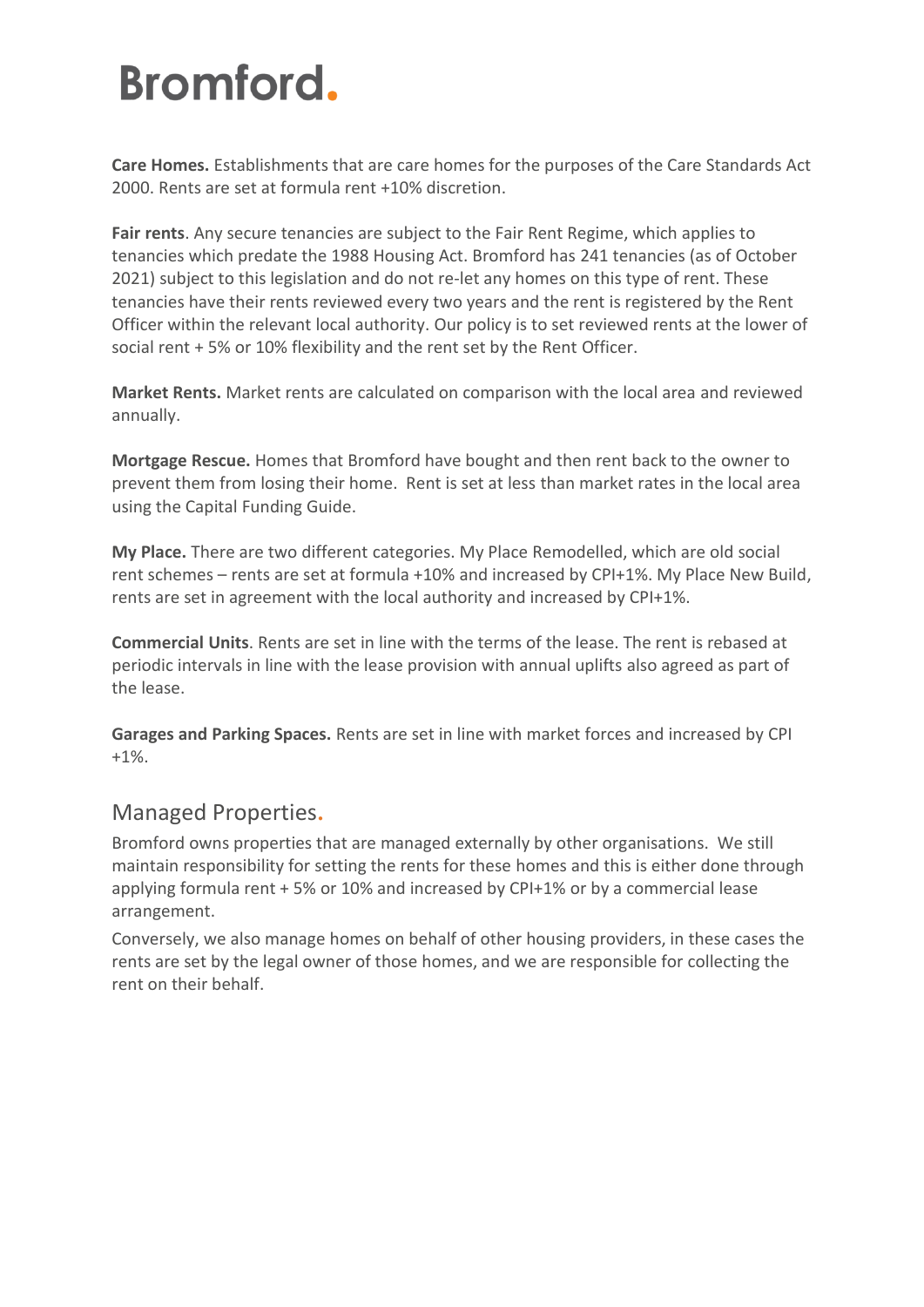# 2022/23 Rent increases**.**

The following table sets out the type of rents that Bromford Group currently uses along with the applicable rate for 2021/22 and 2022/23. Note for 2021/22, CPI (as of September 2021) was 3.1%.

|                                      | New or re-let           | 2022/23          | 2021/22          |
|--------------------------------------|-------------------------|------------------|------------------|
| <b>Tenure Type</b>                   |                         | increase         | Increase         |
| Social Rent (General Needs,          | Formula + $5/10%$       | 4.1%             | 1.5%             |
| Housing for Older People &           | discretion              |                  |                  |
| <b>Supported Housing)</b>            |                         |                  |                  |
| Affordable Rent                      | Up to 80% of market     | 4.1%             | 1.5%             |
|                                      | including service       |                  |                  |
|                                      | charges                 |                  |                  |
| <b>Shared Ownership</b>              | As per valuation and    | Valuation or     | Valuation or     |
|                                      | share sold              | lease            | lease            |
| Intermediate Rents                   | 80% of market           | Valuation or     | Valuation or     |
|                                      | excluding service       | lease            | lease            |
|                                      | charges                 |                  |                  |
| <b>Specialised Supported Housing</b> | Extra Care: Formula     | 4.1%             | 1.5%             |
|                                      | +10% discretion         |                  |                  |
|                                      | Hostels: As per licence |                  |                  |
|                                      | agreement               |                  |                  |
| <b>Temporary Social Housing</b>      | Formula + $5/10%$       | 4.1%             | 1.5%             |
|                                      | discretion              |                  |                  |
| Care Homes                           | Formula + 10%           | 4.1%             | 1.5%             |
|                                      | discretion              |                  |                  |
| Fair Rents (Registered Rent)         | No new homes            | <b>Fair Rent</b> | <b>Fair Rent</b> |
|                                      |                         | Regime           | Regime           |
| Market Rent                          | As per valuation        | Valuation        | Valuation        |
| Mortgage Rescue                      | As per capital funding  | 4.1%             | 1.5%             |
|                                      | guide                   |                  |                  |
| My Place                             | Remodelled: Formula     | 4.1%             | 1.5%             |
|                                      | +10% discretion         |                  |                  |
|                                      | New Build: In           |                  |                  |
|                                      | conjunction with the    |                  |                  |
|                                      | Local Authority         |                  |                  |
|                                      |                         |                  |                  |
| <b>Commercial Units</b>              | As per lease            | As per lease     | As per lease     |
| Garages                              | As per agreement        | 4.1%             | 1.5%             |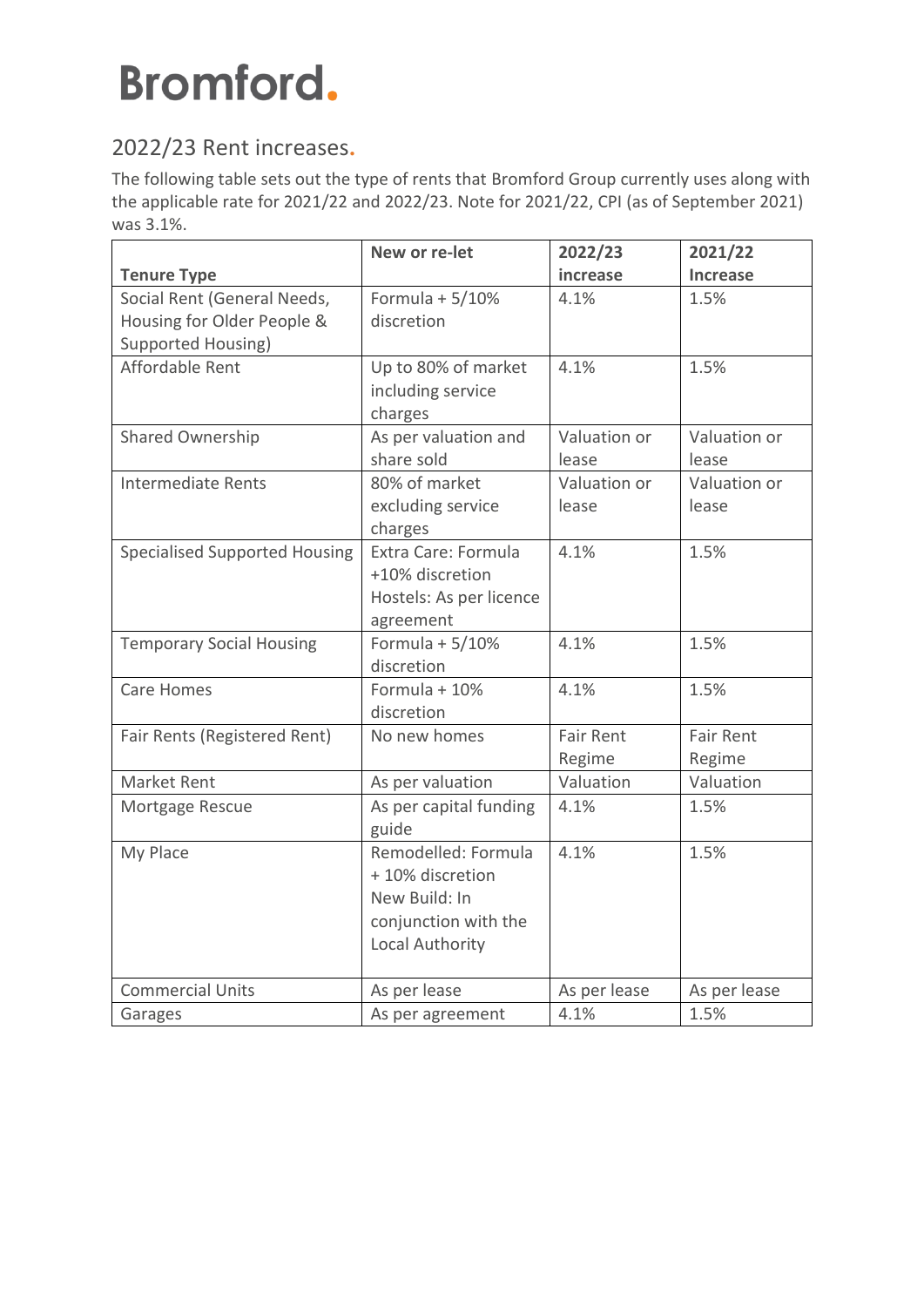## Grey period**.**

This is the period between January and March when, due to timing, any newly let properties will not receive a rent review letter giving them the legally required notice to changes in their rent for the following year.

During this period, we will continue to let homes on the 2021/22 rent rate. In order to affect the necessary increase and comply with our legal notification obligations both the 2021/22 and the 2022/23 rents and service charges and the dates they are applicable from, are included on either an insert in the signup paperwork or on the tenancy agreement, which the customer is required to sign.

### Other Reviews**.**

The increases in the above table are applicable for the April 2022 rent review. There are 3,243 homes where the lease agreement dictates their rent is reviewed in October 2022. These are Shared Ownership homes, and the rent increase is set out in the individual leases and are index linked.

Bromford also has homes with individual review dates that fall outside of the two main review dates, these are as follows:

| <b>Review Date</b>                   | <b>Scheme Name</b>          | Service Charge<br><b>Review Date</b> | No. of homes<br>Reviewed |  |
|--------------------------------------|-----------------------------|--------------------------------------|--------------------------|--|
| 30 <sup>th</sup> April               | David French<br>Court       | 1 <sup>st</sup> August               | 6                        |  |
| 1 <sup>st</sup> Monday in<br>July    | <b>High Cross</b><br>Avenue | No S/C                               | 6                        |  |
| $31st$ July                          | Lime Grove                  | 31 <sup>st</sup> July                | 5                        |  |
| 31 <sup>st</sup> August              | <b>Coate Gardens</b>        | No S/C                               | 7                        |  |
| 1 <sup>st</sup> Monday in<br>October | <b>Swains</b><br>Meadow     | No S/C                               | 3                        |  |
| 31 <sup>st</sup> October             | Saxonbury                   | $1st$ April                          | 10                       |  |
| 1 <sup>st</sup> November             | <b>Strand Services</b>      | 1 <sup>st</sup> November             | 3                        |  |
| 1 <sup>st</sup> November             | Ottersfield                 | 1 <sup>st</sup> November             | 45                       |  |
| 1 <sup>st</sup> December             | <b>River Leys</b>           | 1 <sup>st</sup> December             | 12                       |  |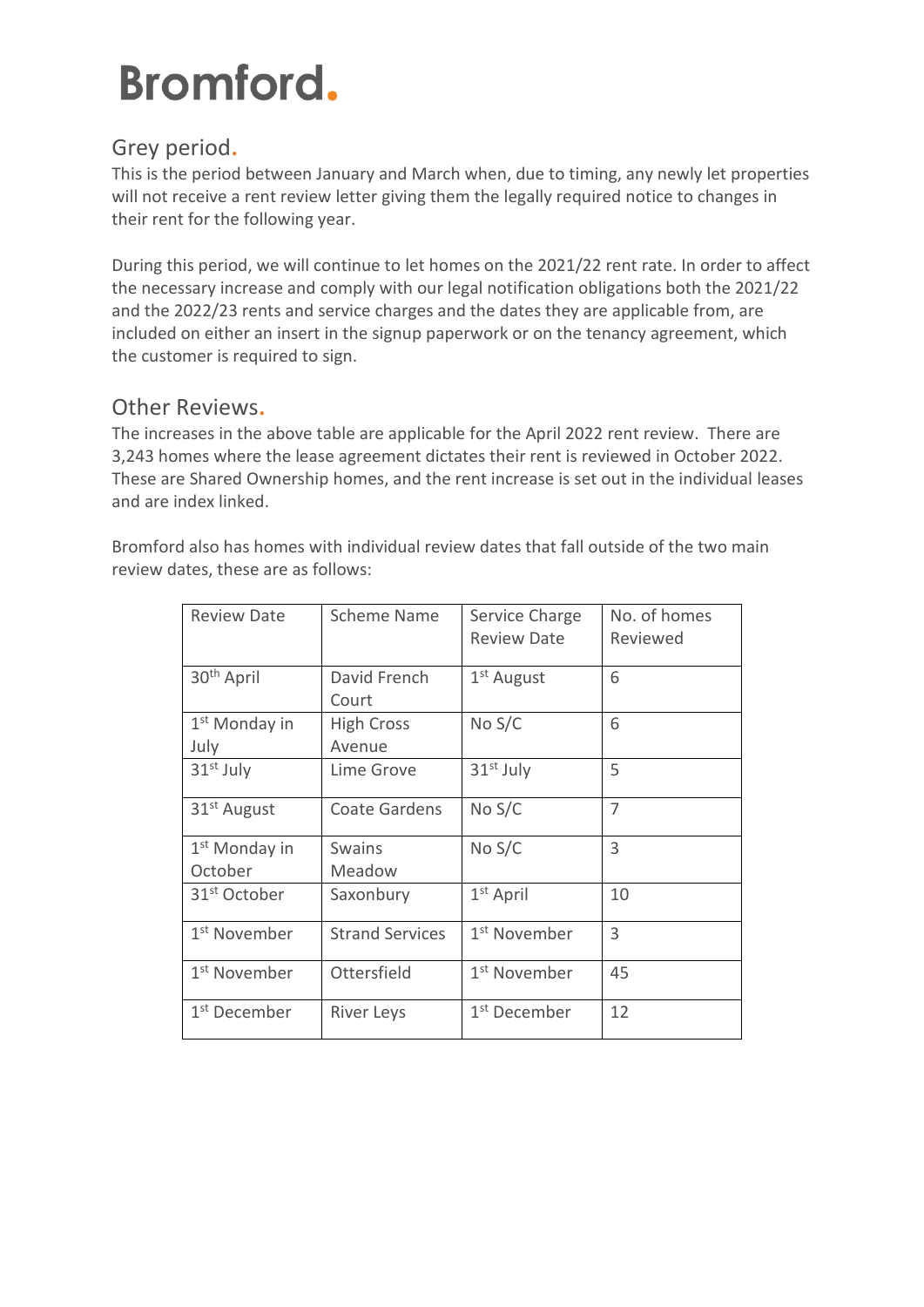# **Service charges.**

### Legal & Regulatory Requirements**.**

A service charge is an amount payable by a tenant, leaseholder, or freeholder (customers) as part of or in addition to the rent for services, communal repairs, maintenance, improvements, insurance, or the landlord's costs of management.

Bromford provides services on both a 'variable' and a 'fixed' service charge basis.

A fixed service charge is one where the provisions of the occupancy agreement do not require the service charge to be set on review (usually annually) according to the actual costs incurred. This means that:

- If the service charges are less than the costs incurred, the landlord will have to fund the deficit, but
- If the service charges are more than the costs incurred, the landlord will keep any surplus.

A variable service charge is one where the provisions of the occupancy agreement allow the landlord to change the service charge each year (and perhaps during the year depending on provisions) according to actual costs incurred or estimated. This means that:

- If the service charges are less than the costs incurred, the landlord will be able to recoup any deficit, but
- If the service charges are more than the costs incurred, the landlord will have to refund any surplus.

The Landlord and Tenant Act 1985 limits the amount of service charges payable in that the costs must be reasonably incurred, and works must be of a reasonable standard. Variable service charges are administered in accordance with the provisions set out in the Act. A fixed charge does not benefit from the 'reasonableness' requirement and as such will be interpreted according to the usual principles of contractual interpretation.

The number of customers on each type of service charge (as of October 2021) is set out in the table below:

|                            | <b>Fixed</b> |               | <b>Variable</b> |               |              |
|----------------------------|--------------|---------------|-----------------|---------------|--------------|
| <b>Legacy Organisation</b> | Rented       | <b>Owners</b> | <b>Rented</b>   | <b>Owners</b> | <b>TOTAL</b> |
| <b>Bromford</b>            | 19,537       | 0             | 68              | 6,196         | 25,801       |
| Merlin                     | 0            | 0             | 4,827           | 776           | 5,603        |
| Severn Vale                | 1,109        | 0             | 662             | 160           | 1,931        |
| <b>TOTAL</b>               | 20,646       | 0             | 5,557           | 7,132         | 33,335       |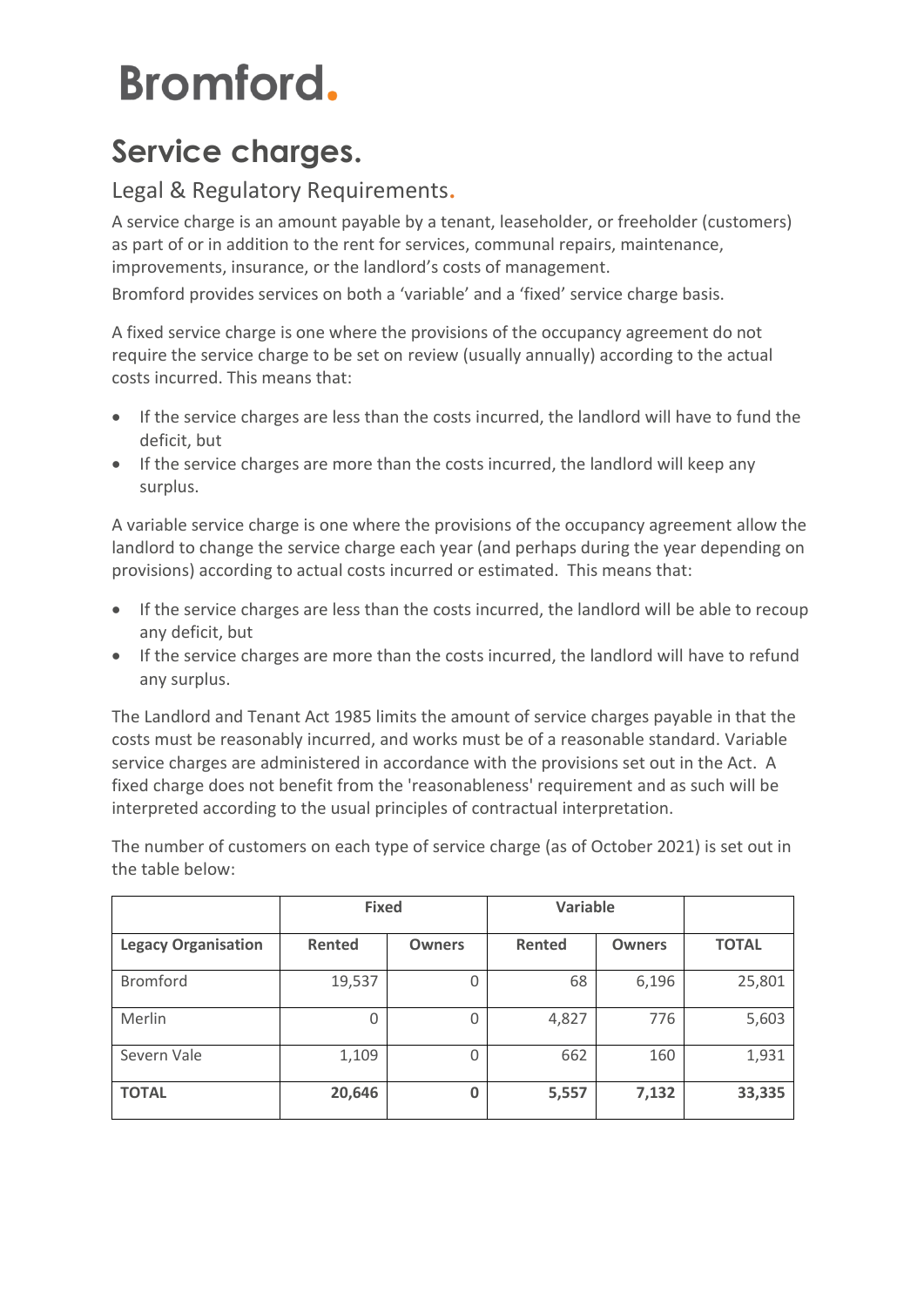### Setting of service charges**.**

Service charges are set annually for each scheme or building. These will be based on the known costs for each service going forward or based on actual costs of the service for the previous full financial year, plus any assumed inflationary costs and any other information provided, to ensure all costs are covered or recouped.

Bromford will consider any relevant service charge setting provisions set out in the tenancy agreement, lease, or transfer agreement in setting service charges.

Where applicable, amendments to service charges will be carried out as follows:

- Tenancy agreement (tenants/shared owners) as per conditions detailed within the tenancy agreement and, if applicable, compliance with Landlord and Tenant Act (LTA) 1985 (as amended)
- Lease (leaseholders) by means of deed of variation and, if applicable, compliance with LTA 1985 (as amended)
- Transfer agreement (freeholders) by means of a deed of variation, and if applicable, registered with the land registry.

For new homes, charges are only added from the date the property is ready to let and customers moving into that property are only liable for charges from the start of their tenancy.

### Apportionment of service charges**.**

The tenancy agreement or the lease will usually set out our obligations in respect of the provision of services for customers and may include an outline of how the costs of the services are apportioned between customers.

Where there is no specific apportionment method included in the agreement, Bromford will use an "equal split" apportionment method to apportion costs based on the number of homes that receive the service.

Service charges can be apportioned on an estate level, block, or scheme level. Estate level service charges usually relate to works or services that do not touch the building or block. They are external to the building but are within Bromford's land and the service is available to Bromford customers.

### Services that can be charged**.**

A schedule providing a brief description of common services for which a service charge may be levied is provided as Appendix 1. This schedule is not an exhaustive list and Bromford reserves the right to provide and charge for additional services to those contained in the schedule.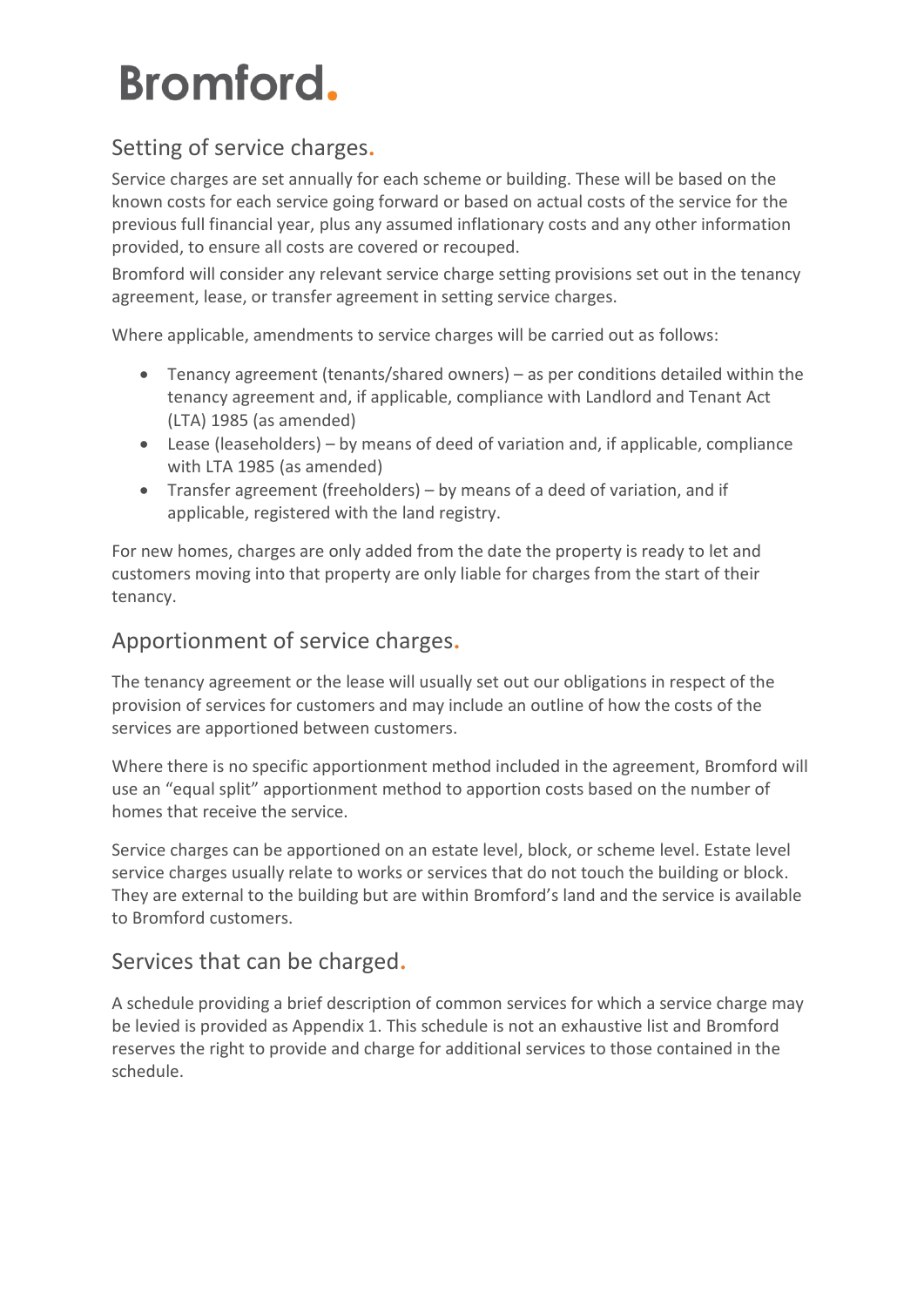### Service charge subsidies**.**

Bromford currently has four types of service charge subsidy:

- Section 106 subsidy: This subsidy is applied where Bromford's estimated service charge exceeds the service charge cap on a S. 106 agreement. To comply with the service charge limit set by the S. 106 agreement a subsidy is applied.
- Ok Each Day subsidy: This service replaced pull cords in 2016 in legacy Merlin homes, at the time it was agreed that any existing customer who were self-funded, i.e., not in receipt of Housing Benefit, would have the charge subsidised. This subsidy does not apply to any new customers.
- Legacy Merlin subsidy: When variable service charges were introduced for groups of homes, they were done so on a staged basis with full cost recovery planned over several years and Bromford subsidised the shortfall. Current tenants with tenancies that do not include full recovery of service charges will be subject to an annual decrease in the amount of subsidy they receive. The decrease in subsidy will be no more than £3.00 per week per annum until full recovery is achieved. This subsidy does not apply to any new customers.
- Discretionary subsidy: Exec or the Board can approve a discretionary subsidy to be applied in specific instances where it is thought that charges or uplifts would place an undue financial burden on our customers.

The Executive team will continue to monitor the application of subsidies and the Board may at its discretion amend, suspend, or terminate a subsidy scheme.

### Responsibilities**.**

The board is responsible for this policy.

The Director of Finance is responsible for the implementation of this policy and ensuring it is adhered to.

### Risks**.**

Having an effective rent and service charge setting policy helps ensure the following strategic risks are mitigated.

- Failure to comply with housing law failure to comply with the housing acts or other legislation results in proceedings against and negative perception of Bromford.
- Ineffective rent and debt management rising levels of bad debt and/or a decrease in our cash flow caused by ineffective rent and debt management, impact of current economic conditions or implementation of the rent standard.
- Poor leasehold service charge recovery leasehold service charges not set at an appropriate level and/or recovery rate less than planned.
- Non-compliance with regulatory standards Bromford fails to comply with the rent standard as set out within the regulatory framework.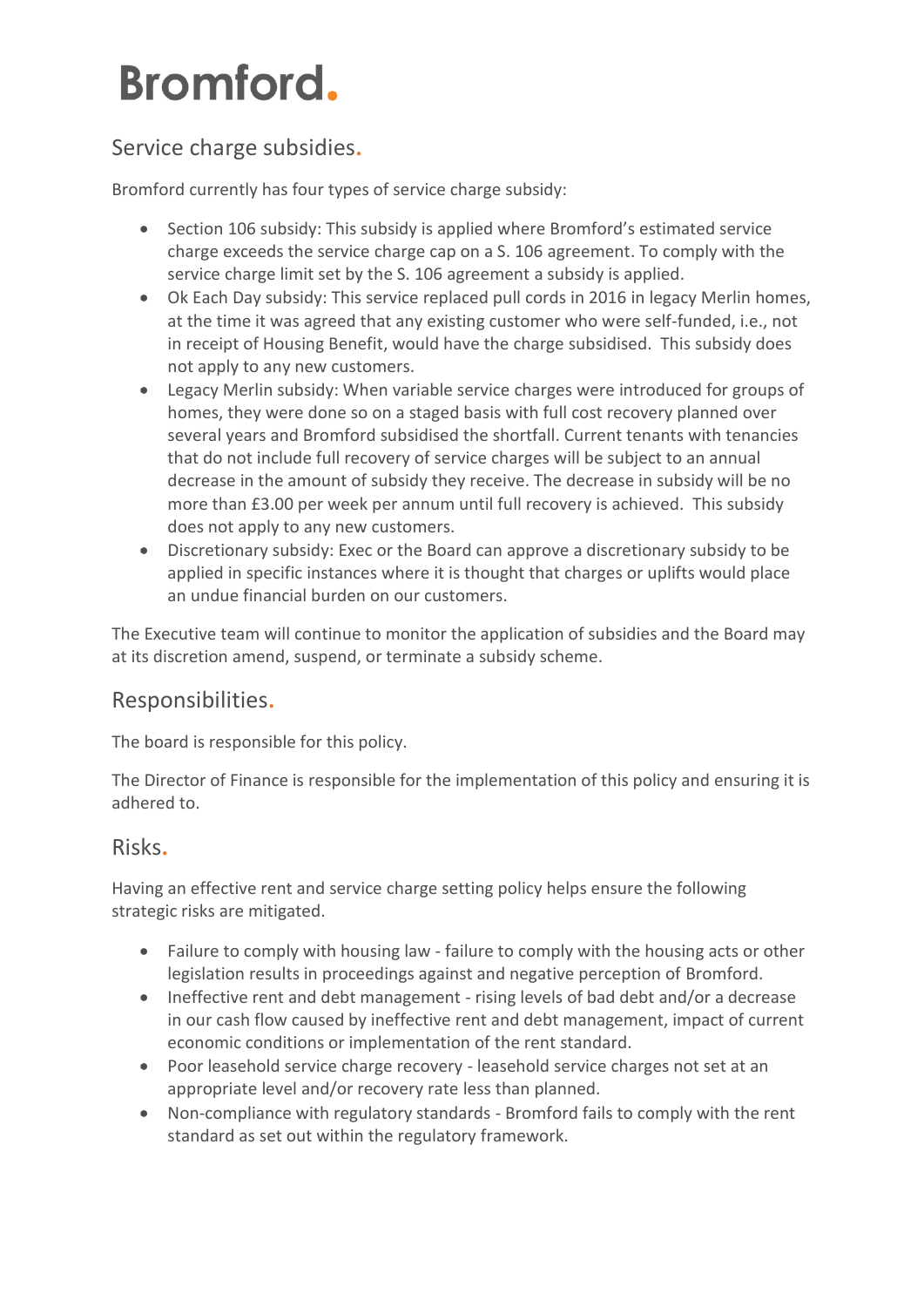### Assurance Framework**.**

To ensure we comply with the policy (and hence the accompanying legislative and regulatory requirements) we have built controls into the setting and amendment of rents. This includes the following elements:

- The annual rent increase process is treated as a significant project. There are regular project team meetings with all relevant parts of the business represented along with a clear project plan.
- A full check of all rent data is undertaken prior to loading into the housing management system to check movements are consistent with the policy.
- Outliers in service charge increases and decreases are checked and verified to ensure validity of charges.
- Checks are made between correspondence sent to customers and the system to ensure accuracy.
- An independent review checks that the rent increase has been correctly applied through a large-scale analytic review of all movements.
- Only finance staff are permitted to amend rents and service charges within the housing management system. Reports are run throughout the year that show all changes made are consistent with the policy.
- We are alert to any charges to the rent setting framework and will review policies and procedures to reflect changes.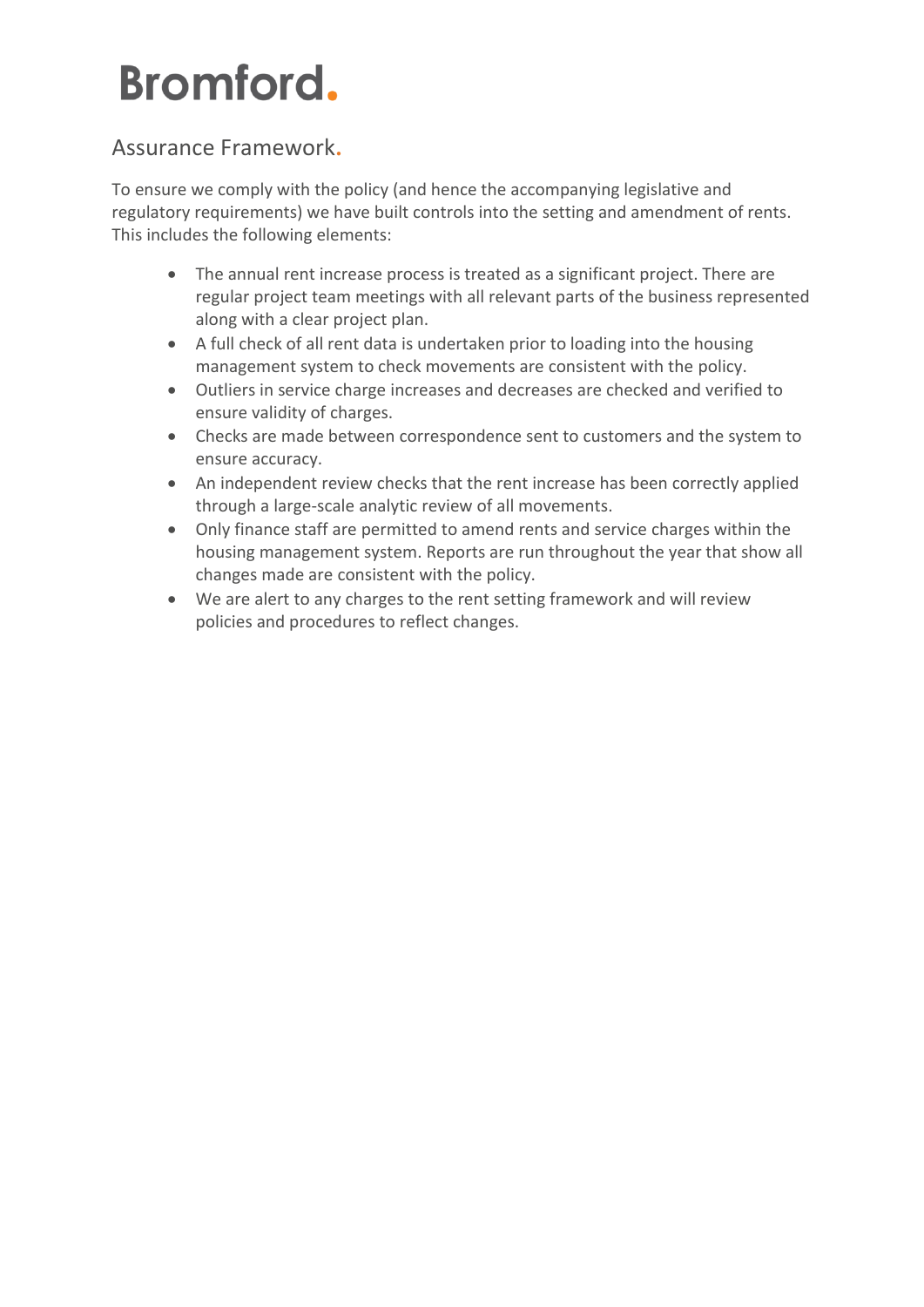### Appendix 1: Common services that can be charged**.**

#### 1. Buildings Insurance

Bromford provides building insurance for all Bromford owned homes. Leaseholders and Shared Owners will be charged for building insurance service charge where stated in their lease.

#### 2. Caretaking services

This includes the cost of staff carrying out day-to-day cleaning and property maintenance duties to communal areas, such as litter picking. The service charge cost for this item only applies to schemes where the work is carried out.

#### 3. Electricity supply

This relates to the costs of electricity supplied for items such as lighting in communal areas, cooking in communal areas, laundries, lifts, and door entry systems.

Where electricity supply is provided to individual dwellings, this will be charged to customers as a personal recharge.

#### 4. Water and legionella testing

Where there is a communal water facility Bromford will charge for the costs of supplying this service. Bromford will also charge for the cost of periodic testing for Legionella.

Where Bromford provides water to individual dwellings, the cost of this will be charged to the individual directly and will be recovered as a personal recharge.

#### 5. Sewage treatment plants and cess pits

This includes the servicing, maintenance and repairing (where necessary) of sewage treatment plants that are owned by Bromford and serve its homes. The cost for this item is charged to homes that benefit from the service.

#### 6. Communal gas and heating systems

This may include the cost of provision of heating and/or hot water installations, expenditure on fuel (oil, gas, electricity, or solid fuel) and the cost of maintenance, insurance and depreciation of gas and heating installations owned by Bromford that serve communal areas of its homes.

Leaseholders and Shared Owners will be charged a service charge for the cost associated with communal areas; however, some are responsible for their own individual gas and heating systems.

For tenanted dwellings, the repair and maintenance costs associated with any gas and heating installations owned by Bromford which serves the dwellings are excluded from the service charge because of the effect of s11 of the Landlord and Tenant Act 1985, which means the costs are met from net rent.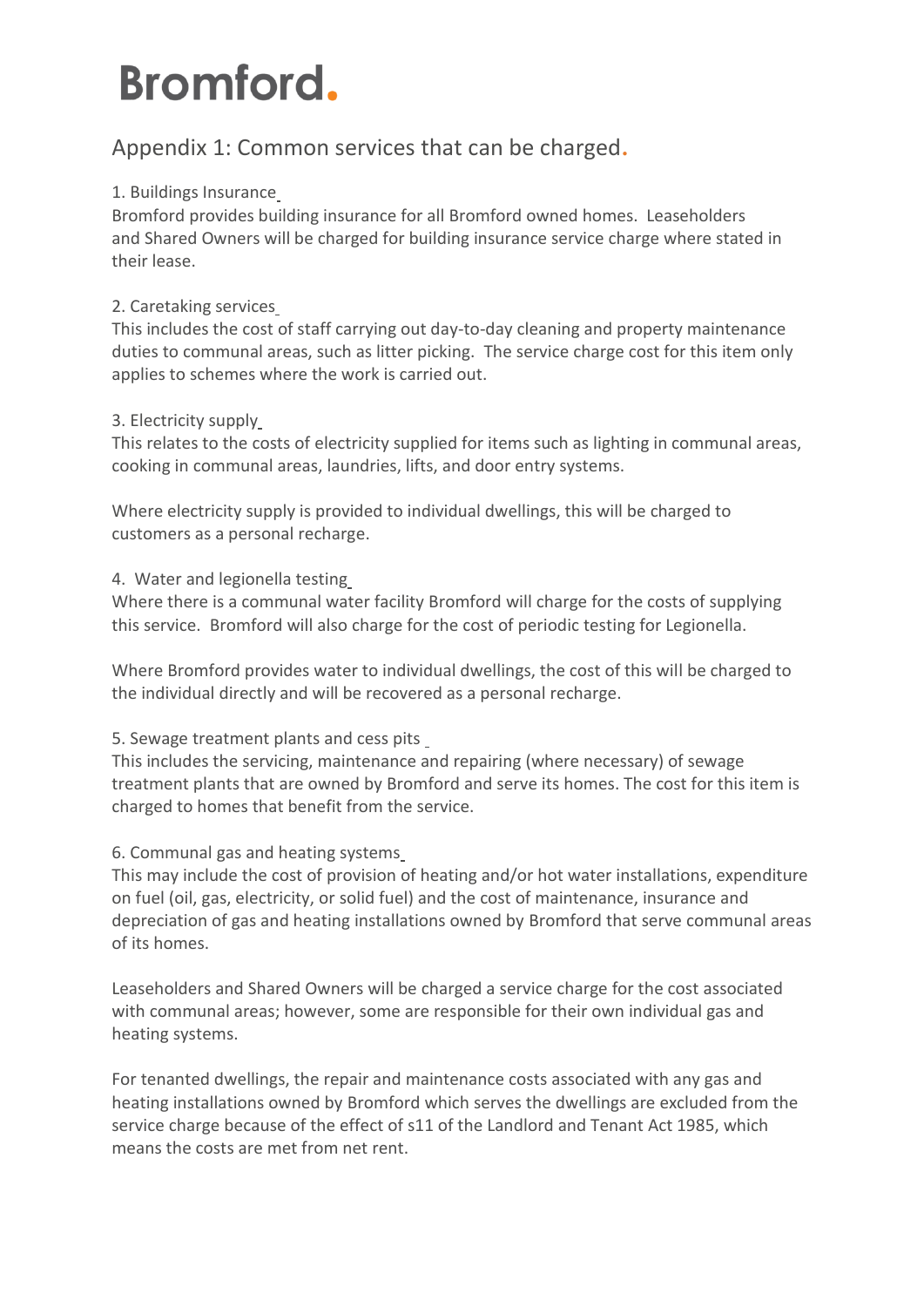Where Bromford provides heating and/or hot water to individual dwellings, the expenditure on fuel (oil, gas, electricity, or solid fuel) will be charged to the individual directly and will be recovered as a personal recharge.

#### 7. Communal lighting

This includes the cost of maintenance and periodic testing of:

- communal internal lighting (including emergency lighting) in corridors, common rooms, and other communal facilities such as laundry and guest rooms; and
- communal external lighting, including bollards, security lighting, car parks and streetlamps owned by Bromford.

#### 8. Communal cleaning

This relates to the cleaning of the communal areas of a block or scheme. We charge each scheme or block for the cost of providing an agreed cleaning service to that block.

#### 9. Window cleaning

This relates to the cleaning of internal and external communal windows in a block or scheme. Customers are responsible for the window cleaning for their own homes save for where the lease or tenancy agreement states otherwise.

#### 10. Gardening and grounds maintenance

This relates to gardening and grounds maintenance of the external communal areas of the scheme or block. This includes services such as grass cutting, shrub/hedge maintenance, moss spraying, tree maintenance etc.

#### 11. Pesticides and pest control

This relates to the removal and treatment of pest infestation in communal areas.

#### 12. Communal fire detection and firefighting equipment

Recoverable service charge items include the maintenance of fire detection and smoke dispersal systems, the cost of providing fire risk assessments, the costs of servicing firefighting equipment, together with their periodic testing and repair and replacement.

#### 13. Lift maintenance

Lift maintenance costs can include maintenance and repair. These costs are divided equally between the homes in the scheme or block, including those on the ground floor. Likewise, the cost of maintaining a communal stair lift will be included in the service charge for those blocks or schemes that have a stair lift regardless of how many residents that use the stair lift.

Stair lifts fitted within individual homes which are owned by the customer, including those funded through a disabled facilities grant, are the responsibility of the customer to maintain.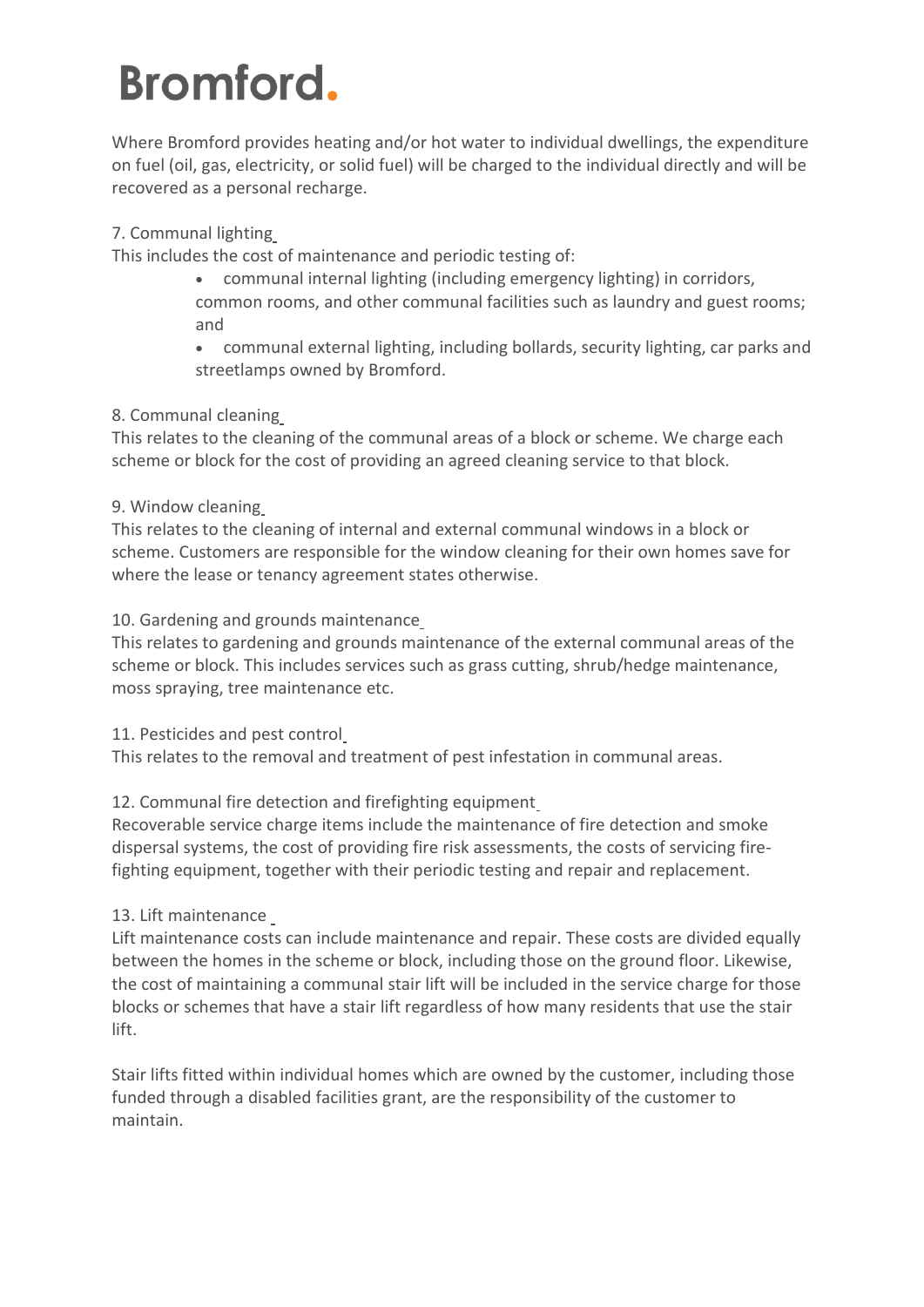Where stair lifts fitted within individual homes are owned by Bromford, the costs for maintenance and repair may be charged to the individual customer as a personal recharge.

#### 14. Door entry, smoke, and fire alarm systems

This relates to the cost of providing, maintaining, testing, and repairing door entry, smoke, and fire alarm systems in communal areas.

Where the service is provided to individual homes, the cost of the service will be charged to the customer as a personal recharge.

#### 15. CCTV maintenance

This relates to the cost of provision and maintenance of CCTV systems in communal areas.

#### 16. TV aerial / satellite

In those homes served by a communal TV aerial system the cost of maintaining a central amplifier and electricity supplied to central amplifiers or satellites are recoverable service charge costs.

Where a television is provided in a communal lounge for the benefit of all customers, then the licence fee is collected through the service charge.

#### 17. Laundry equipment, white goods, and specialist equipment

Where communal laundry equipment, white goods, and other specialist equipment such as in a scooter room, is provided, the cost of maintenance, servicing, testing, or repairing the equipment will be recovered as a service charge.

#### 18. Provision charge

This relates to the cost of future renewal or replacement of plant, machinery, and other assets which Bromford may need to repair, replace, or renew during or at the end of the asset's life span, such as:

- door entry systems
- boilers serving common parts
- emergency lighting
- fire alarms and equipment
- carpets and floorings to common parts
- communal kitchen equipment and facilities
- CCTV systems
- TV Aerials
- Hard landscaping to walkways/paths/communal parking areas
- Fence/wall and gates
- Signage
- Furniture

This is not an exhaustive list.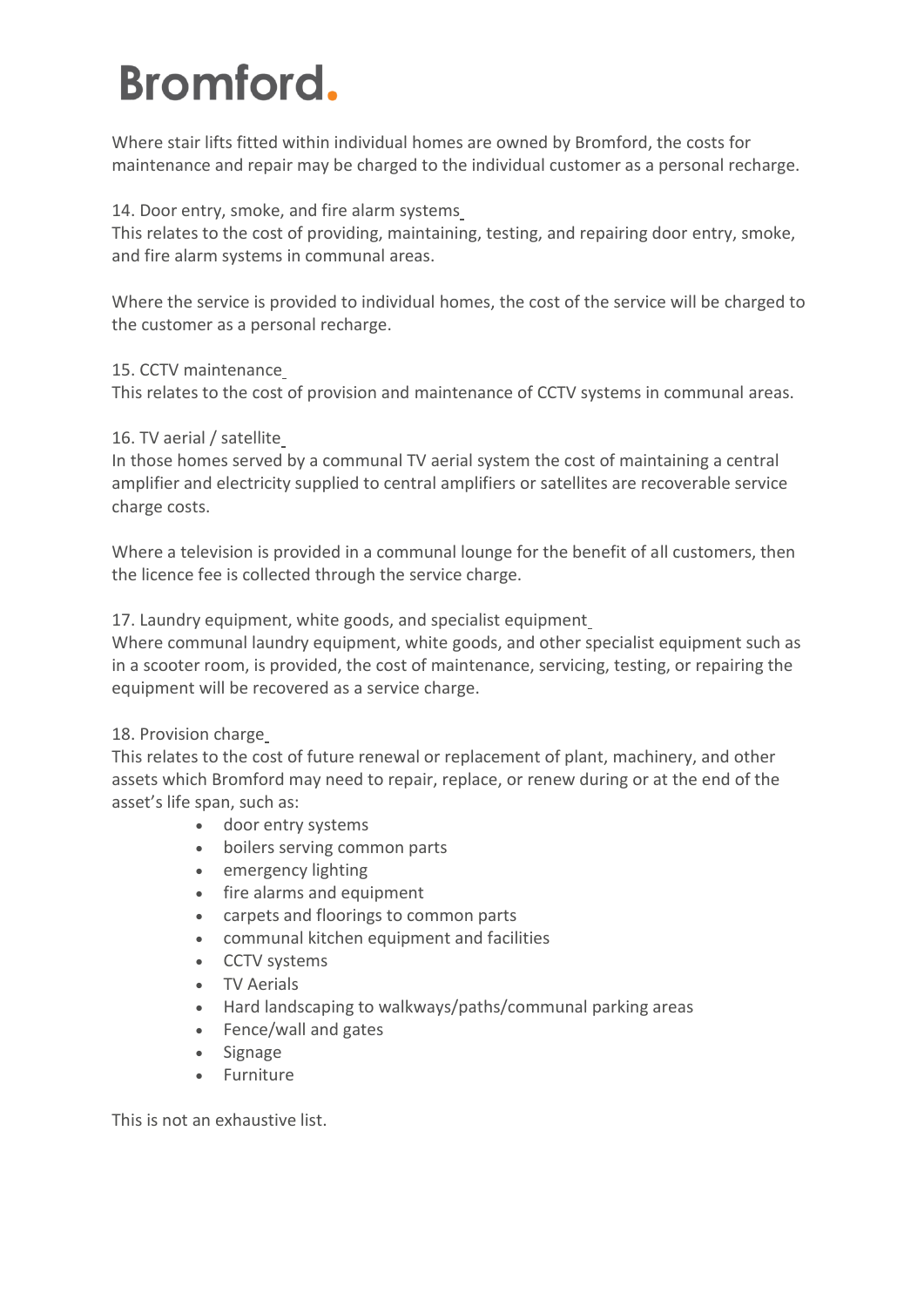The charge for this item will be based on the cost of each item divided by its estimated life span.

#### 19. Reserve fund

We may also set up a general reserve fund as part of the annual service charge. This will be used for internal and external decoration / cyclical maintenance and will normally only be charged to leaseholders and shared owners. However internal decoration deemed to be over and above the normal cyclical requirement can be charged to all customers.

#### 20. Sinking funds

Where the lease provides for it, sinking funds will be set up for leaseholders and shared owners to provide for communal items which will only need replacing once or twice over a long period of time. Items for replacement may include additional items depending on the terms of the Lease or Transfer agreement, but in most cases, these may include:

- Roof
- Lifts
- Sewage plants

Sinking funds are calculated in the same way as depreciation of items following a full property survey and estimation of the life of the components. However, contributions may be reviewed and amended as appropriate. This is to prevent a shortfall in the fund when an item is due to be replaced, where the original estimated replacement costs may have since increased. Interest should be added into the fund at the prevailing rate.

Contributions to the sinking fund will be identified separately. Customers will be provided with a statement of the sinking fund account at the end of each financial year.

#### 21. Usage charge

Usage charges can be applied to all tenures to cover the replacement of smaller items in common areas. Charges are based on ensuring items are 'fit for purpose' and items are replaced as and when necessary, rather than at the end of their life. Charges are calculated based on the items currently provided, using the depreciation method with the addition of RPI each year.

Items may include:

- Furniture & furnishings
- Electrical goods

#### 22. Estate management charge

This relates to the cost of day-to-day works and repairs carried out to the communal areas of a property's estate subject to the restrictions of S. 11 of the Landlord and Tenant Act 1985. This can include works such as removal of graffiti, removal of fly tipping, repairs to bollards, fences, potholes etc.

Where a customer is responsible for causing damage that requires works to be carried out to a communal area and Bromford can correctly identify the customer, the cost of the work will be charged to the customer as a personal recharge.